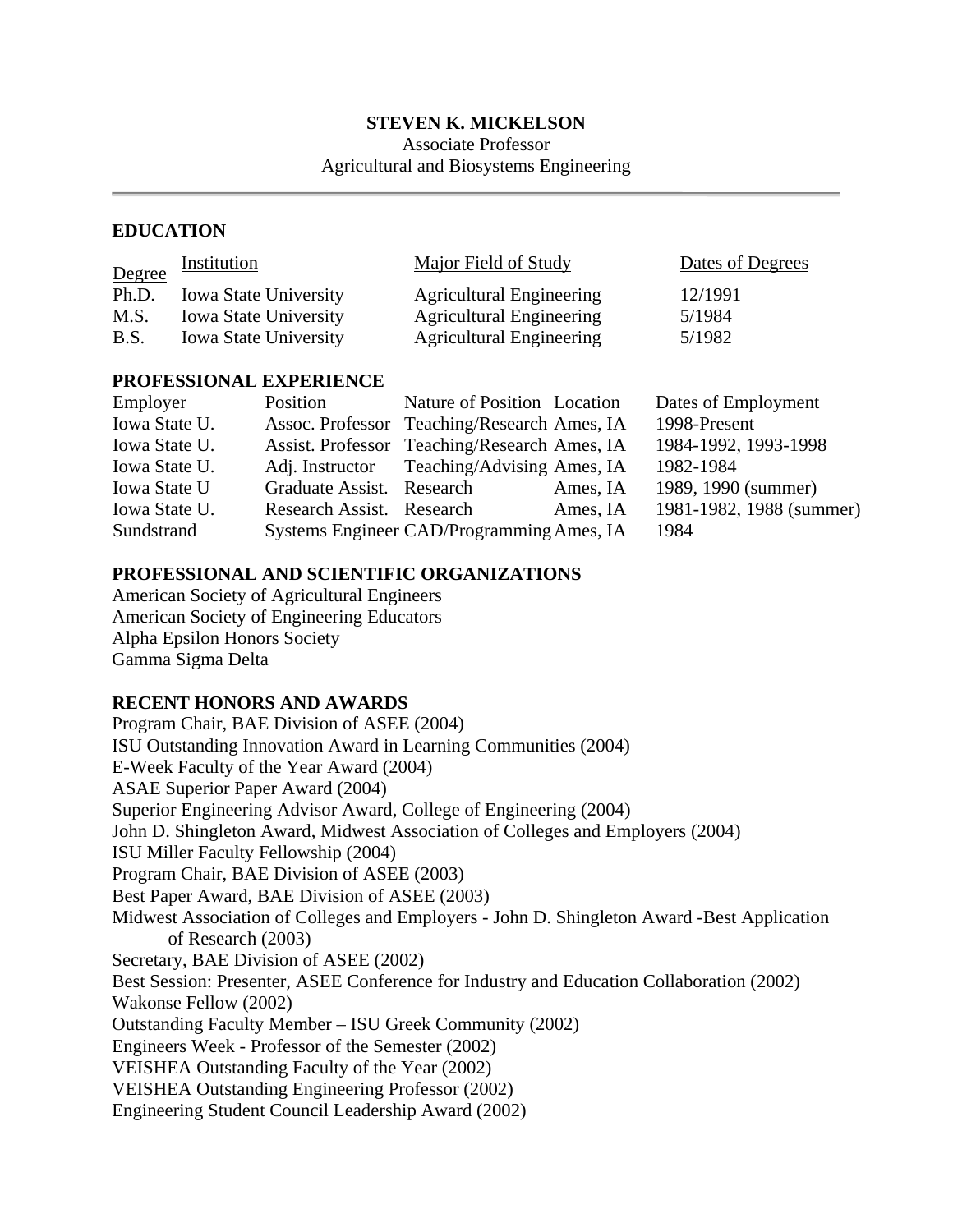Superior Engineering Teacher Award (2001) Outstanding Innovations Award, Learning Community Institute (2001) Division of Student Affairs Award (2001) General Chair of the ASAE Agricultural Machinery Conference (1998-1999) VEISHEA Outstanding Engineering Professor – (1999) Outstanding Professor of ABE – Engineering Student Council (2002, 2000, 1999, 1994, 1990) ASAE/SME Agricultural Machinery Conference General Chair, 1999

# **RECENT RESEARCH AND EDUCATIONAL PUBLICATIONS**

Steward, Brian L., **S.K. Mickelson** and T.J. Brumm, 2005. Continuous Engineering Course Improvement through Synergistic use of Multiple Assessment. Int. J. Engng Ed. 21(2): 277-287.

Steward, Brian L., **S.K. Mickelson** and T.J. Brumm, 2004. Formative and Summative Assessment Techniques for Continuous Agricultural Technology Classroom Improvement, NACTA Journal 48(2): 33-41.

Arora, K., **S.K. Mickelson**, and J.L. Baker. 2003. Effectiveness of Vegetated Buffer Strips in Reducing Pesticide Transport in Simulated Runoff. Transactions of the ASAE Vol. 46(3):635-644*.* 

Boyd, P. M., J.L. Baker, **S.K. Mickelson**, and S.I. Ahmed. 2003. Pesticide transport with surface runoff and subsurface drainage through a vegetative filter strip. Transactions of the ASAE 46(3):675-684.

**Mickelson, S.K.,** J.L. Baker, and I.S. Ahmed. 2003. Vegetative Filer Strips for Reducing Atrazine and Sediment Runoff Transport. Journal of Soil and Water Conservation 58(6):359-367.

Hanneman, L.R., Steven K. Mickelson, Loni K. Pringnitz, and Michael Lehman. 2002. Constituent-Created, Competency-Based, ABET-Aligned Assessment Tools for the Engineering Experiential Education Workplace. Proceeding of The 2nd National Conference on Outcomes Assessment for Program Improvement, October 31 - November 1, 2002, Pittsburgh, PA.

S.I. Ahmed, **S.K. Mickelson,** J. Russell, W. Powers, R. Schultz, and J. Kovar. 2002. Impact of different grazing systems and vegetative filter strips on sediment and nutrient losses with surface runoff. ASAE/CIGR Annual International Meeting, July 29-31, Hyatt Regency, Chicago, IL.

Haan, M., J. Russell, W. Powers, **S.K. Mickelson**, J. Kovar, and R. Schultz. 2002. Effects of grazing management on sediment and phosphorus runoff. Proceedings/Reports of the American Forage and Grassland Council 11:38.

**Mickelson**, **S. K. ,** S. Anton, J. L. Baker, and S. I. Ahmed . 2001. Subsurface Herbicide Application with the Modified John Deere Mulch Master. *Transactions of the ASAE* 44(4): 807-812

**Mickelson, S.K**., P. Boyd, J.L. Baker, and S.I. Ahmed. 2001. Tillage and herbicide incorporation effects on residue cover, runoff, erosion, and herbicide loss. Soil and Tillage Research 60:55-66.

Lee, K-H., T.M. Isenhart, R.C. Schultz, and **S.K. Mickelson**. 2000. Multispecies Riparian Buffers Trap Sediment and Nutrients during Rainfall Simulations. Journal of Environmental Quality 29:1200-1205.

Baker, J.L., S.K. Mickelson, K. Arora, and A.K. Misra. 2000. The potential of vegetated filter strips to reduce pesticide transport. Chapter 18, (p. 272-285). In: Agrochemical Fate and